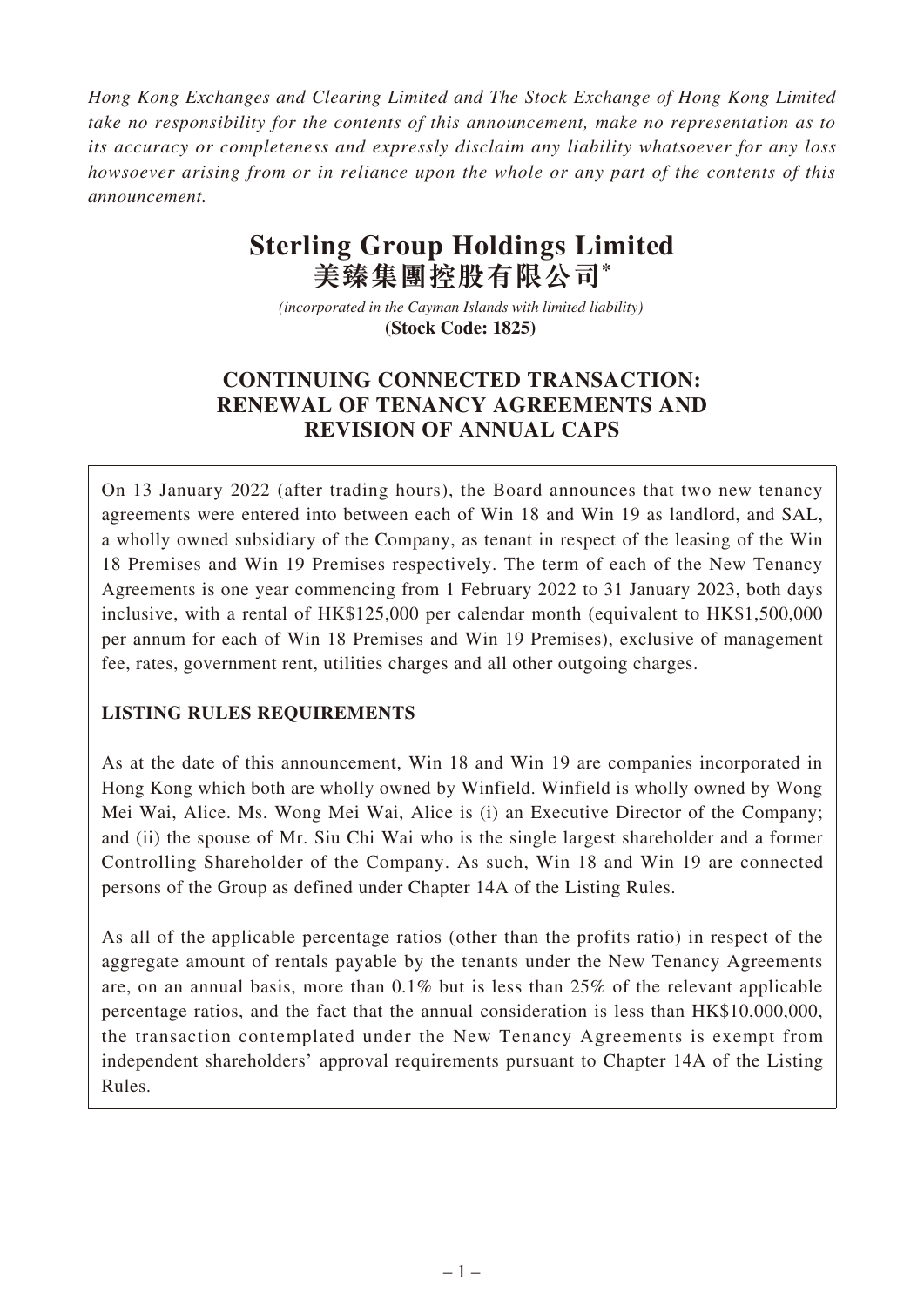# **BACKGROUND**

Reference is made to the "Connected Transaction" section of the prospectus of the Company dated 29 September 2018 (the "**Prospectus**") in relation to the share offer of the Company and the announcement of the Company dated 24 November 2020 in relation to the early termination of Win 20 Tenancy Agreement.

On 8 February 2018, SAL as the tenant, and Win 18, Win 19 and Win 20 each of which as the landlords, had entered into the respective Original Tenancy Agreements in relation to the leasing of the Win 18 Premises, Win 19 Premises, and Win 20 Premises respectively from 8 February 2018 to 31 January 2021 (both days inclusive). Also, on 24 November 2020, SAL as tenant entered into the Termination Agreement with Win 20 as landlord in relation to the early termination of Win 20 Tenancy Agreement, being one of the Original Tenancy Agreements. Then the Win 18 Tenancy Agreement and Win 19 Tenancy Agreement was renewed for another term of one year from 1 February 2021 to 31 January 2022.

In order to renew the Win 18 Tenancy Agreement and Win 19 Tenancy Agreement which will expire on 31 January 2022, each of Win 18 and Win 19 entered into the New Win 18 Tenancy Agreement and New Win 19 Tenancy Agreement on 13 January 2022 in respect of the lease of the Win 18 Premises and Win 19 Premises respectively for another term of one (1) year commencing from 1 February 2022 to 31 January 2023 (both days inclusive) at a monthly rental of HK\$125,000 for each of Win 18 Premises and Win 19 Premises.

#### **NEW TENANCY AGREEMENTS**

The principal terms of each of the New Tenancy Agreements are set out below:

|  |  |  |  | <b>New Win 18 Tenancy Agreement</b> |
|--|--|--|--|-------------------------------------|
|--|--|--|--|-------------------------------------|

| Date:     | 13 January 2022                                                                                                                                                                                                       |
|-----------|-----------------------------------------------------------------------------------------------------------------------------------------------------------------------------------------------------------------------|
| Parties:  | SAL, an indirect wholly-owned subsidiary of the Company, as<br>(1)<br>tenant                                                                                                                                          |
|           | Win 18, as landlord<br>(2)                                                                                                                                                                                            |
| Premises: | 18th Floor, Win Plaza, 9 Sheung Hei Street, San Po Kong, Kowloon,<br>Hong Kong and the car parking space nos. P310 and P311 on the 3rd<br>Floor of Win Plaza, 9 Sheung Hei Street, San Po Kong, Kowloon, Hong<br>Kong |
| Term:     | One (1) year commencing on 1 February 2022 and ending on 31 January<br>2023                                                                                                                                           |
| Rentals:  | HK\$125,000, being the monthly rental for the Win 18 Premises,<br>exclusive of management fees, rates, government rent, utilities charges<br>and all other outgoing charges                                           |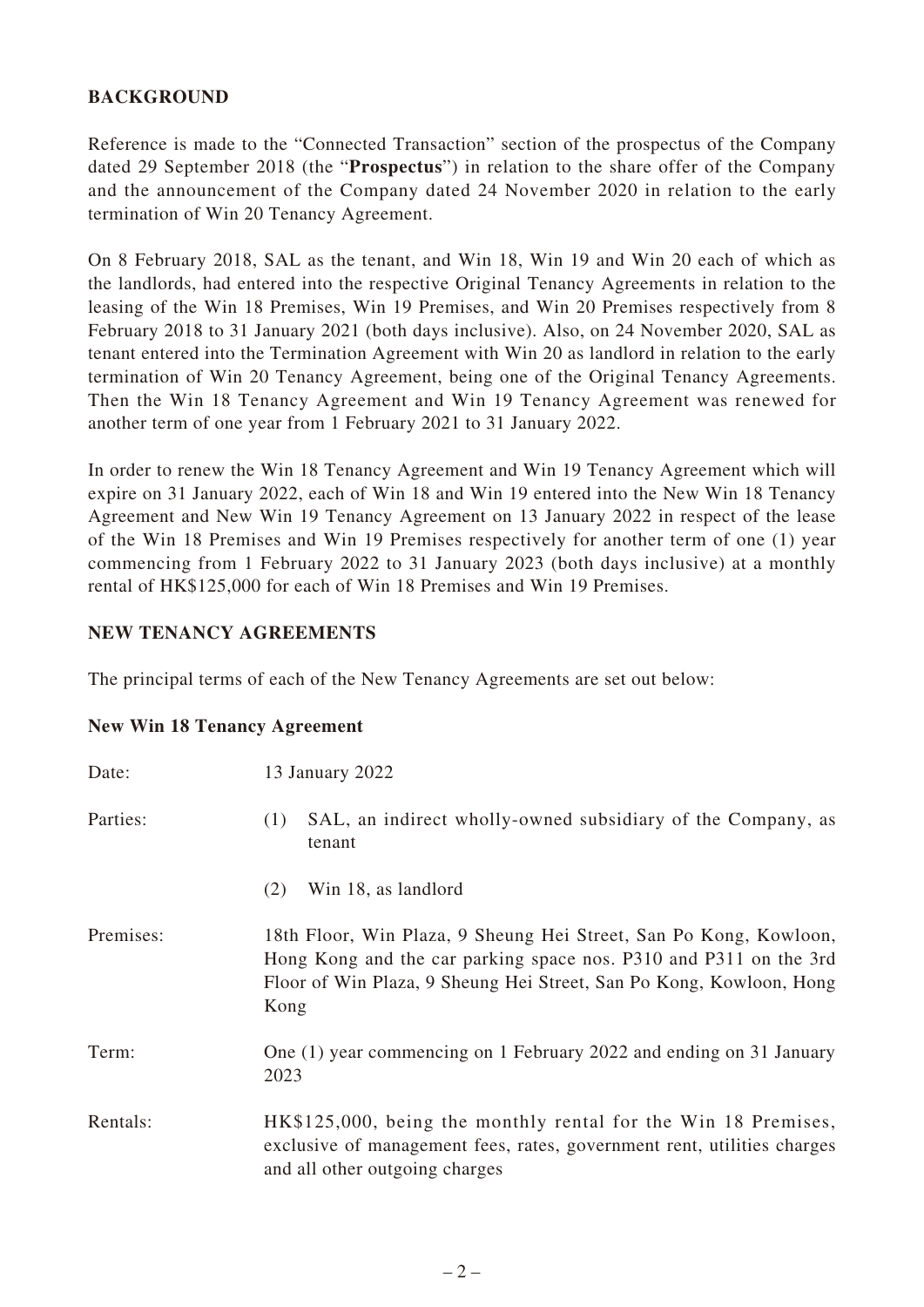# **New Win 19 Tenancy Agreement**

| Date:     | 13 January 2022                                                                                                                                                                                                       |
|-----------|-----------------------------------------------------------------------------------------------------------------------------------------------------------------------------------------------------------------------|
| Parties:  | SAL, an indirect wholly-owned subsidiary of the Company, as<br>(1)<br>tenant                                                                                                                                          |
|           | Win 19, as landlord<br>(2)                                                                                                                                                                                            |
| Premises: | 19th Floor, Win Plaza, 9 Sheung Hei Street, San Po Kong, Kowloon,<br>Hong Kong and the car parking space nos. P312 and P313 on the 3rd<br>Floor of Win Plaza, 9 Sheung Hei Street, San Po Kong, Kowloon, Hong<br>Kong |
| Term:     | One (1) year commencing on 1 February 2022 and ending on 31 January<br>2023                                                                                                                                           |
| Rentals:  | HK\$125,000, being the monthly rental for the Win 19 Premises,<br>exclusive of management fees, rates, government rent, utilities charges<br>and all other outgoing charges                                           |

#### **REVISION OF ANNUAL CAPS**

Based on the monthly rentals payable under the New Tenancy Agreements, the annual caps for the aggregate rentals of the Win 18 Premises and Win 19 Premises payable are shown as follows:

|                                  | 2 months<br>ending | 10 months<br>ending           |
|----------------------------------|--------------------|-------------------------------|
|                                  |                    | 31 March 2022 31 January 2023 |
|                                  | HK\$'000           | HK\$'000                      |
| Rental for leasing of 18th floor | 250                | 1,250                         |
| Rental for leasing of 19th floor | 250                | 1,250                         |
| <b>Aggregate Annual Caps</b>     | 500                | 2,500                         |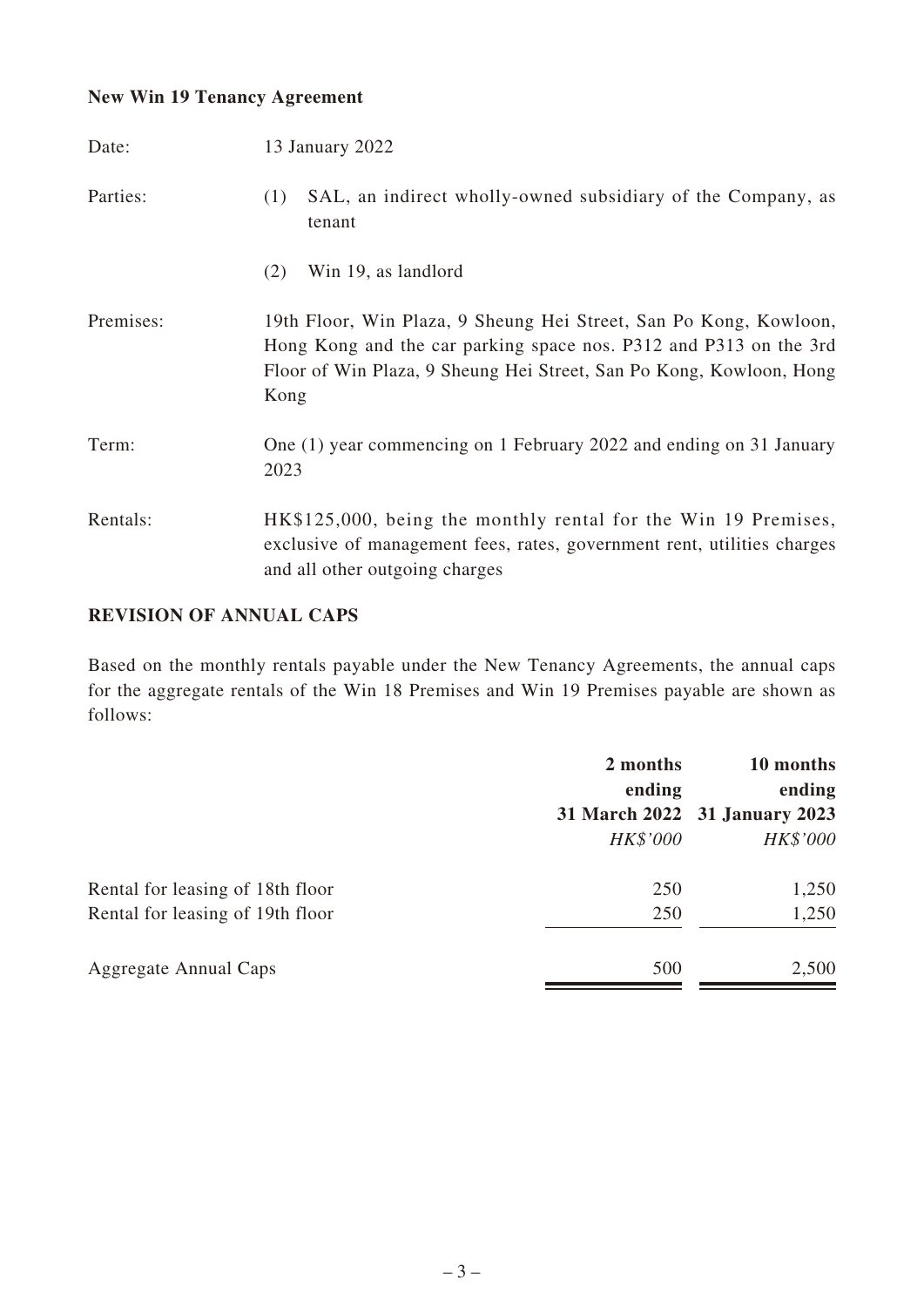#### **REASONS FOR ENTERING INTO NEW TENANCY AGREEMENT**

The Win 18 Premises and the Win 19 Premises rented under the New Tenancy Agreements are used as offices by the Group. The terms of the New Tenancy Agreements were negotiated on an arm's length basis between the parties with reference to the fair market rentals of the Win 18 Premises and Win 19 Premises. The Directors (including the independent non-executive Directors) consider that the New Tenancy Agreements had been entered in the ordinary and usual course of business of the Group and on normal commercial terms, and that the terms are fair and reasonable and in the interest of the Company and its shareholders as a whole. The Board (including the independent non-executive Directors) is also of the view that the annual caps are fair and reasonable.

# **INFORMATION OF THE GROUP, SAL AND LANDLORDS**

The Group is an apparel manufacturer headquartered in Hong Kong providing a one-stop apparel manufacturing solution for its customers. The Group manufactures a wide range of apparel products such as outerwear, bottoms, tops and other products. The majority of the customers are international apparel brands that are headquartered in the U.S. and certain European countries such as the U.K. with their products sold around the world. In particular, the Group has established a long standing relationship with its largest customer who is an international apparel brand headquartered in the U.S. since the 1990s. In recent years, the Group has actively diversified its customer base and product portfolio having secured several new customers, including high-end fashion brands from the U.S. and the U.K.. In March 2020, the Group has entered into a direct vendor agreement with a company listed on the NASDAQ Capital Market pursuant to which the Group has become the exclusive supplier of apparel products under its proprietary brands for five year.

SAL is an indirect wholly-owned subsidiary of the Company and its principal business is trading of apparel products.

Win 18 and Win 19 are companies incorporated in Hong Kong. To the best of the Directors' knowledge, information and belief and having made reasonable enquiries, the principal business of both Win 18 and Win 19 is property letting.

# **THE LISTING RULES IMPLICATIONS**

As at the date of this announcement, Win 18 and Win 19 are companies incorporated in Hong Kong which are wholly owned by Winfield. Winfield is wholly owned by Ms. Wong Mei Wai, Alice. Ms. Wong Mei Wai, Alice is (i) an Executive Director of the Company; and (ii) the spouse of Mr. Siu Chi Wai who is the single largest shareholder and a former Controlling Shareholder of the Company. As such, Win 18 and Win 19 are connected persons of the Group as defined under Chapter 14A of the Listing Rules.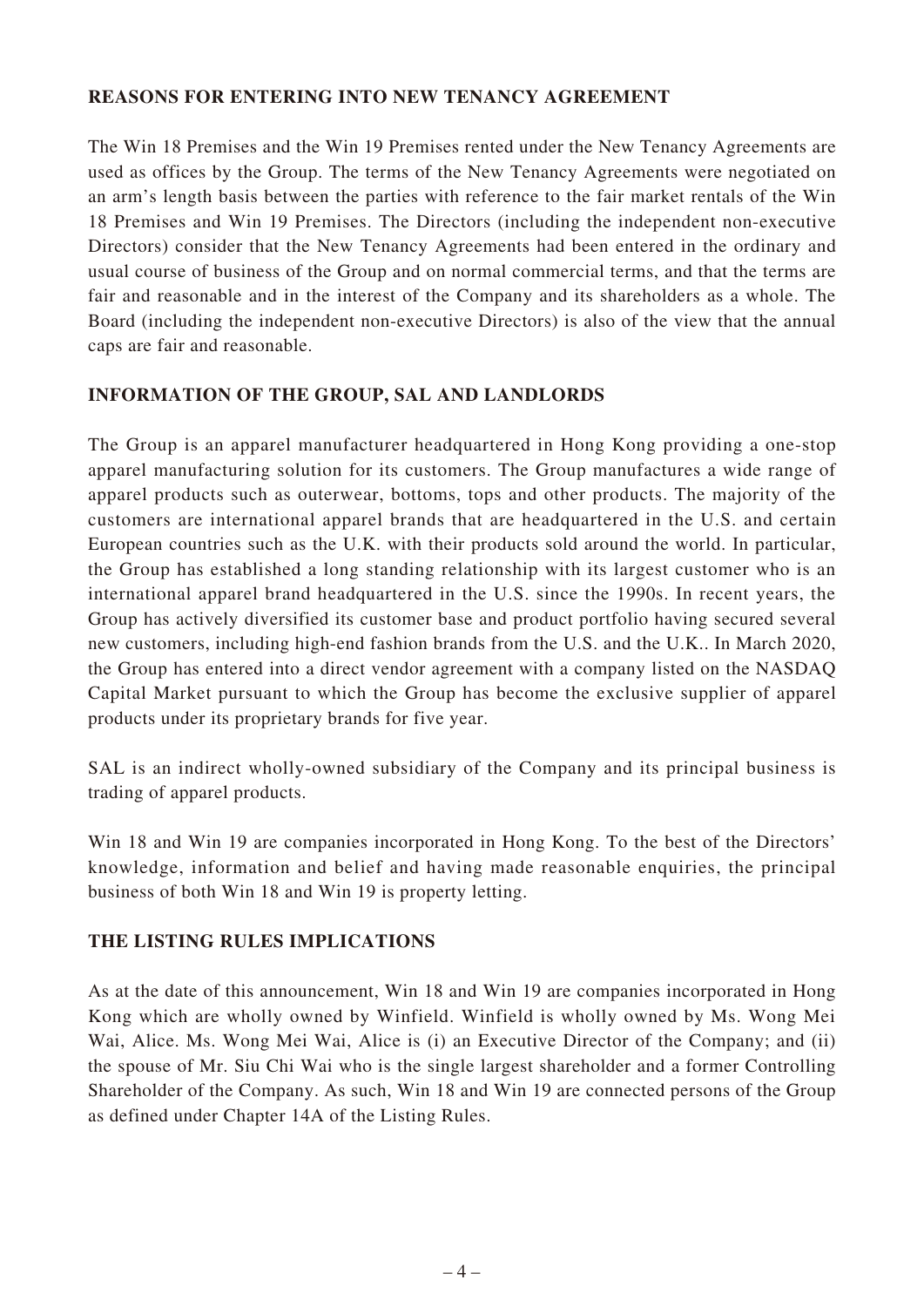As all of the applicable percentage ratios (other than the profits ratio) in respect of the maximum aggregate amount of rentals payable by the tenants under the New Tenancy Agreements are, on an annual basis, more than 0.1% but is less than 25% of the relevant applicable percentage ratios, and the fact that the annual consideration is less than HK\$10,000,000, the transaction contemplated under the New Tenancy Agreements is exempt from independent Shareholders' approval requirements under Chapter 14A of the Listing Rules.

Given that Ms. Wong Mei Wai Alice, being the executive Director of the Company also the director of Win 18 and Win 19, she would abstain from voting on the board resolution approving the New Tenancy Agreements. Save as disclosed above, to the best knowledge of the Directors having made all reasonable enquiries, no other Directors had a material interest in the New Tenancy Agreements and thus was required to abstain from voting on the board resolution approving the New Tenancy Agreements.

# **DEFINITIONS**

In this announcement, unless the context otherwise requires, the following expressions shall have the following meanings when used herein:

| "Board"                         | the board of Directors                                                                                                                                            |
|---------------------------------|-------------------------------------------------------------------------------------------------------------------------------------------------------------------|
| "Company"                       | Sterling Group Holdings Limited, a company incorporated in the<br>Cayman Islands with limited liability and the issued Shares are<br>listed on the Stock Exchange |
| "connected person(s)"           | has the meaning ascribed thereto under the Listing Rules and the<br>word "connected" shall be construed accordingly                                               |
| "Controlling<br>Shareholder(s)" | has the meaning ascribed to it in the Listing Rules                                                                                                               |
| "Directors"                     | directors of the Company                                                                                                                                          |
| "Group"                         | the Company and its subsidiaries                                                                                                                                  |
| "HK\$"                          | Hong Kong dollars, the lawful currency of Hong Kong                                                                                                               |
| "Hong Kong"                     | the Hong Kong Special Administrative Region of the PRC                                                                                                            |
| "Listing Rules"                 | the Rules Governing the Listing of Securities on the Stock<br>Exchange                                                                                            |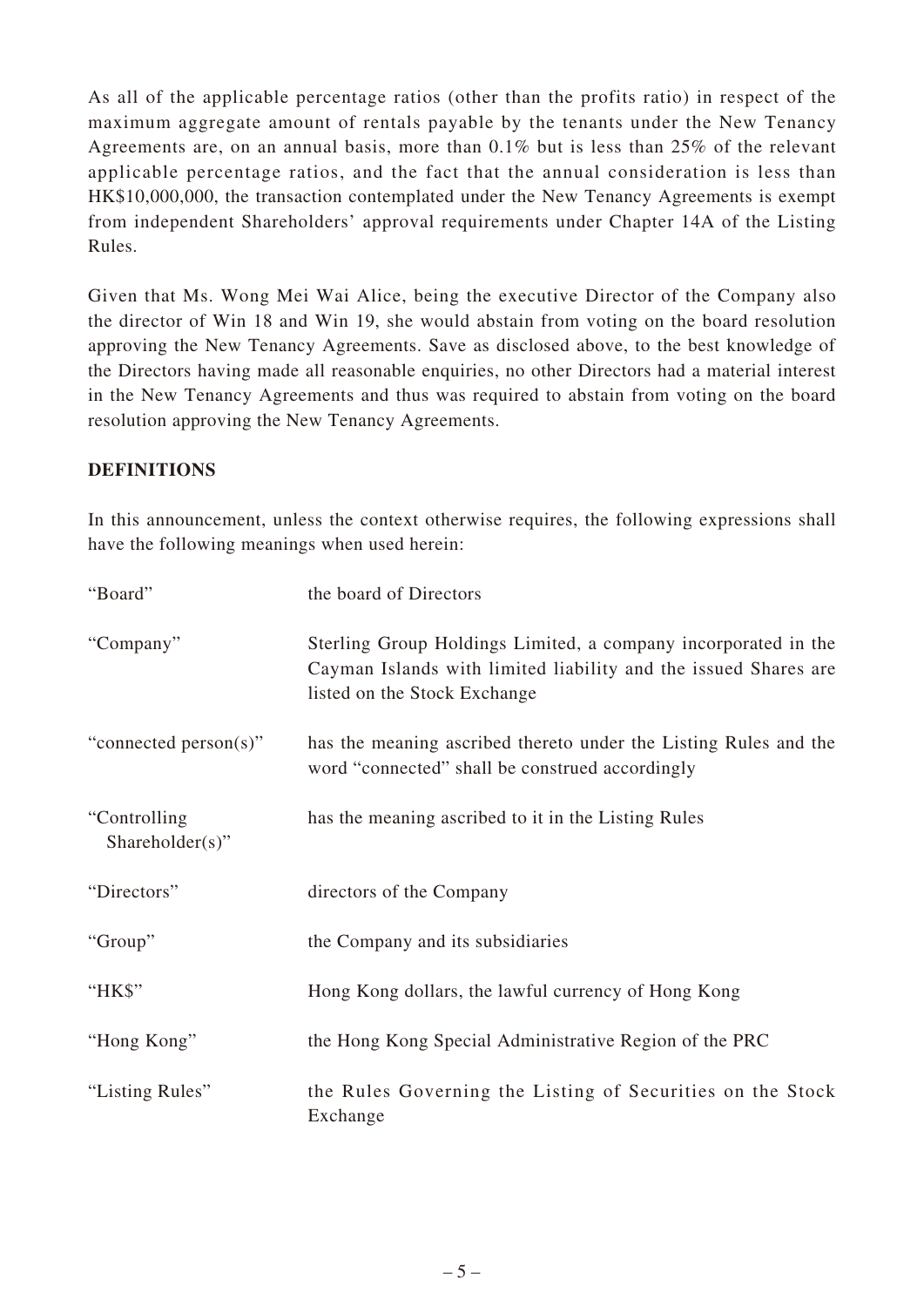| "New Tenancy"<br>Agreements"       | two tenancy agreements dated 13 January 2022 entered into<br>between SAL as tenant and each of Win 18 and Win 19 as landlord<br>pursuant to which SAL leases the Win 18 Premises and the Win<br>19 Premises respectively                                |
|------------------------------------|---------------------------------------------------------------------------------------------------------------------------------------------------------------------------------------------------------------------------------------------------------|
| "New Win 18 Tenancy"<br>Agreement" | new tenancy agreement dated 13 January 2022 entered into<br>between SAL as tenant and Win 18 as landlord pursuant to which<br>the Group leases the Win 18 Premises                                                                                      |
| "New Win 19 Tenancy"<br>Agreement" | new tenancy agreement dated 13 January 2022 entered into<br>between SAL as tenant and Win 19 as landlord pursuant to which<br>the Group leases the Win 19 Premises                                                                                      |
| "Original Tenancy<br>Agreements"   | three tenancy agreements dated 8 February 2018 entered into<br>between SAL as tenant and each of Win 18, Win 19 and Win 20 as<br>landlord pursuant to which SAL leases the Win 18 Premises, the<br>Win 19 Premises and the Win 20 Premises respectively |
| "SAL"                              | Sterling Apparel Limited, a company incorporated in Hong Kong<br>with limited liability on 19 June 2012 and is wholly owned by<br><b>Excel Tops Limited</b>                                                                                             |
|                                    |                                                                                                                                                                                                                                                         |
| "Stock Exchange"                   | The Stock Exchange of Hong Kong Limited                                                                                                                                                                                                                 |
|                                    | "Termination Agreement" The agreement dated 24 November 2020 entered into between Win<br>20 as landlord and SAL as tenant for the termination of Win 20<br><b>Tenancy Agreement</b>                                                                     |
| "Win 18"                           | Win 18 Limited, a company incorporated in Hong Kong with<br>limited liability on 19 May 2017 and is wholly owned by Winfield                                                                                                                            |
| "Win 18 Premises"                  | 18th Floor of Win Plaza and car parking space nos. P310 and P311<br>on 3rd Floor of Win Plaza, Kowloon, Hong Kong                                                                                                                                       |
| "Win 18 Tenancy<br>Agreement"      | tenancy agreement dated 8 February 2018 entered into between<br>the Group as tenant and Win 18 as landlord pursuant to which the<br>Group leases the Win 18 Premises                                                                                    |
| "Win 19"                           | Win 19 Limited, a company incorporated in Hong Kong with<br>limited liability on 19 May 2017 and is wholly owned by Winfield                                                                                                                            |